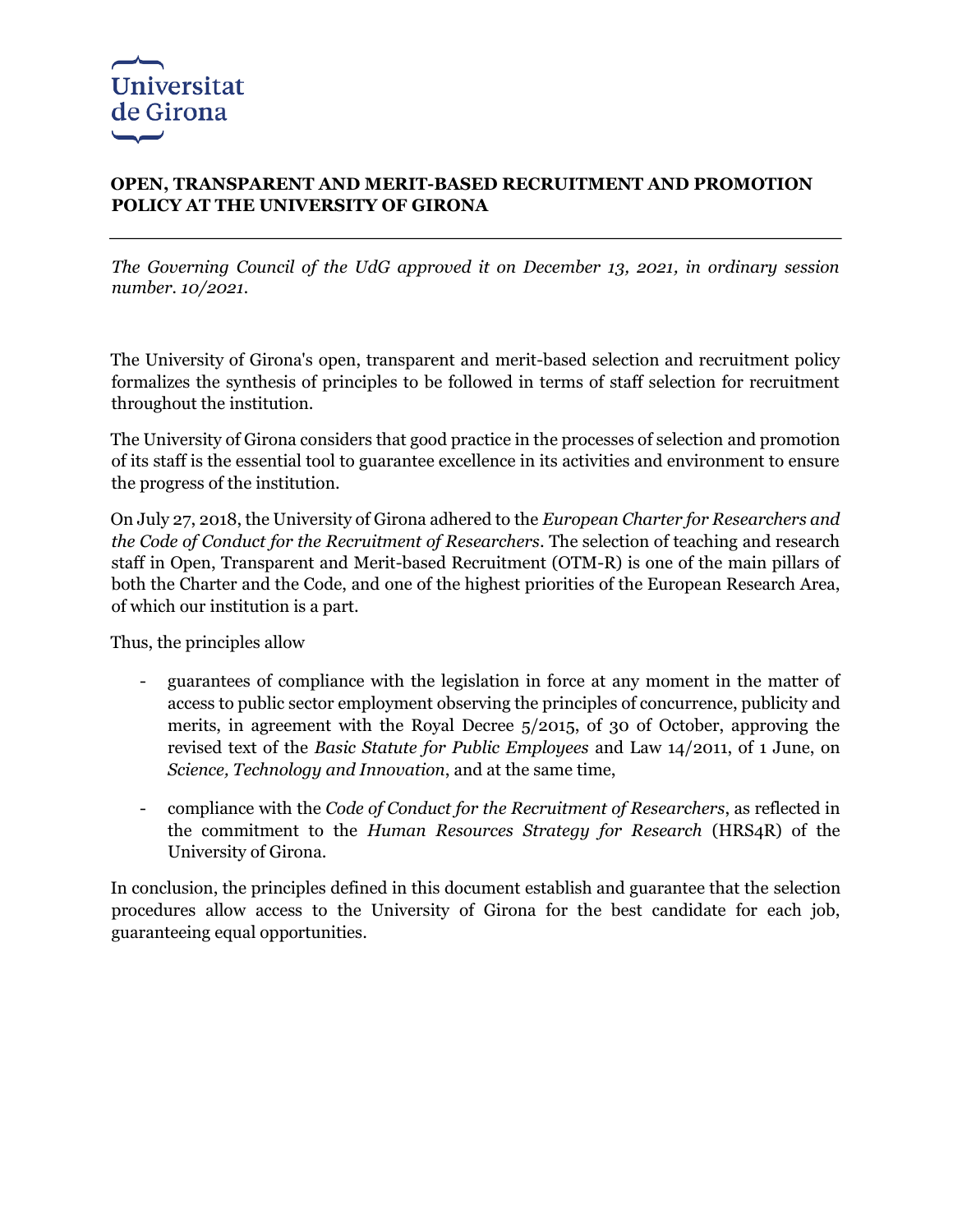

## **Article 1. Scope of application**

The selection and promotion policy aims to ensure that the best candidate for the job is selected, with the full guarantee of equal opportunities and access.

The basic principles, defined in Article 2, apply to all the processes of selection and promotion of people at the University of Girona.

The procedure, contained in Article 3 of this policy, applies to the selection and promotion processes of teaching and research staff, within the framework of the career model established by current law, and of research staff, and also of the administration staff and research support services, selected in procurement procedures for funding, including research projects, agreements or contracts.

# **Article 2. Basic principles**

## **a) Publicity**

To guarantee the selection process is publicised, allowing information of the offers to be diffused through the most effective means according to the international standards and in accordance with the legal provision. This is to promote a double objective; to reach all those people who may want to apply as candidates for the vacancies announced, and to achieve maximum participation, in order to create a really competitive and high-quality selection process.

## **b) Free competition and equality**

Participation in the selection process only requires compliance with the general and specific requirements set out in current legislation for each of the contractual categories.

Respect at all times equal opportunities without discrimination on the grounds of gender, sex, or sexual orientation; age; ethnic, national or social origin; language; disability; political opinions, or social and economic condition.

## **c) Transparency in the management of the process and the operation of the selection committees**

Ensure that all the important events in the selection process, as well as the evaluation criteria, are advertised and known in advance by job seekers; and that all decisions taken by the members of the selection committee are documented and reported for the purposes of possible reviews and complaints.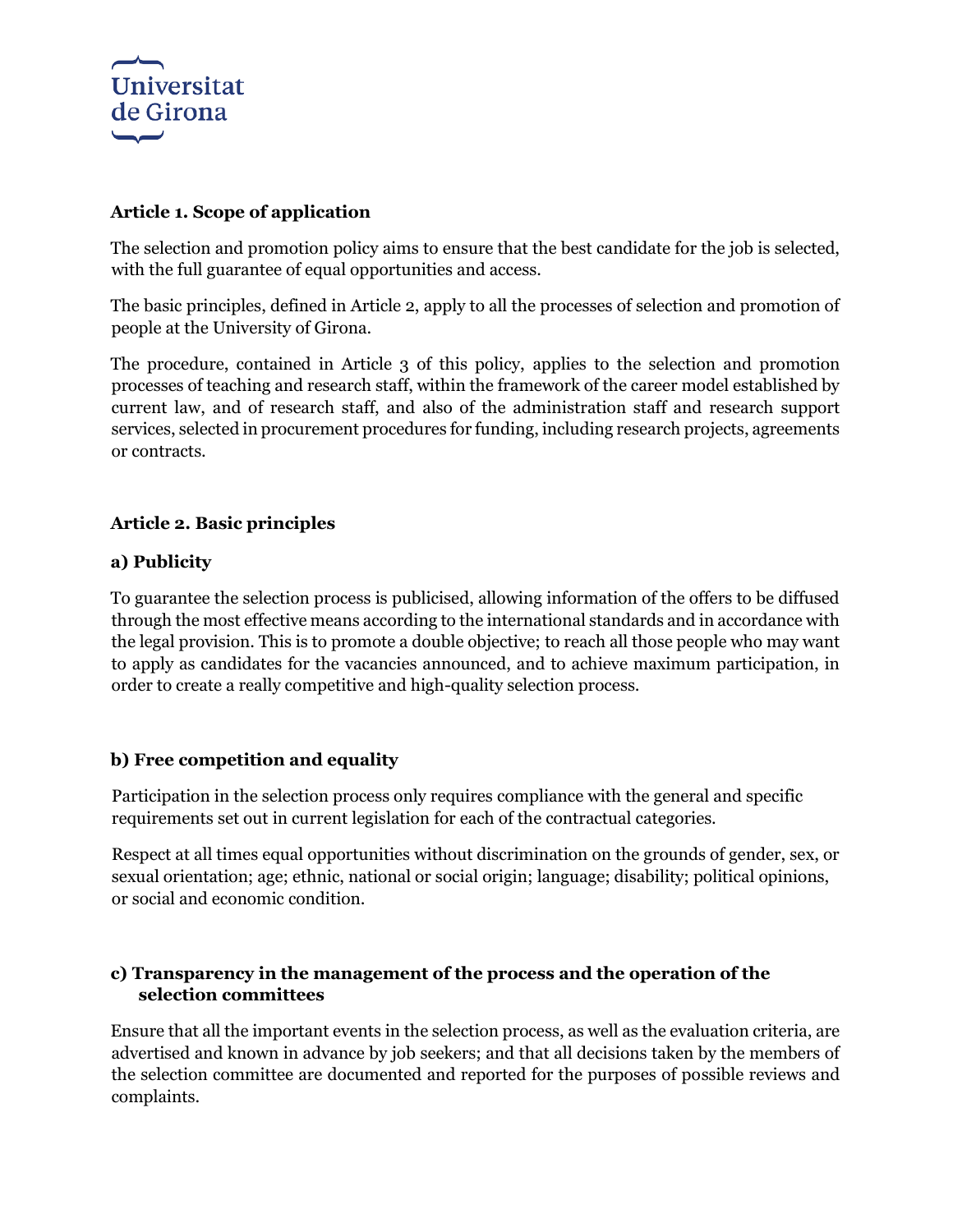

# **d) Merit and ability**

The nomination must be made according to specific selection processes, with explicit and published evaluation criteria, which determine the choice of the best candidate.

In this sense, the selection committees must implement the mechanisms for verifying these merits and abilities through trustworthy criteria.

The selection processes and levels of qualification required must be appropriate for the specific functions of the job offered.

## **e) Effectiveness and efficiency in the execution of the selection process**

Establish selection processes that can be processed with maximum efficiency and administrative simplicity within the current legal framework.

Avoid administrative obstacles, taking care that the documentary requirements (qualifications, translations, number of copies, etc.) are the minimum necessary.

## **Article 3. Procedure**

The University of Girona guarantees that the personnel selection and hiring processes are in accordance with the basic principles defined in the previous section.

The processes consist of three main phases: 1) offer and application phase, 2) evaluation and selection phase, and 3) resolution, publication and appointment phase. Each of these phases must be completed in accordance with current legislation.

# **1) Offer and application phase**

#### Advertising the job offers

The announcement for job vacancies will be made public, in accordance with the provisions of the previous article 2, and will also be as clear and concise as possible, however, they must include:

- Job characteristics.
- Description of the specific tasks and functions, and if applicable, the teaching and research activities to be carried out.
- Requirements and, where appropriate, minimum language skills and/or requirements.
- Procedure, requirements and deadlines for the submission of applications, as well as deadlines and procedures for complaints and appeals.
- Contact details for inquiries about the procedure.
- Selection criteria.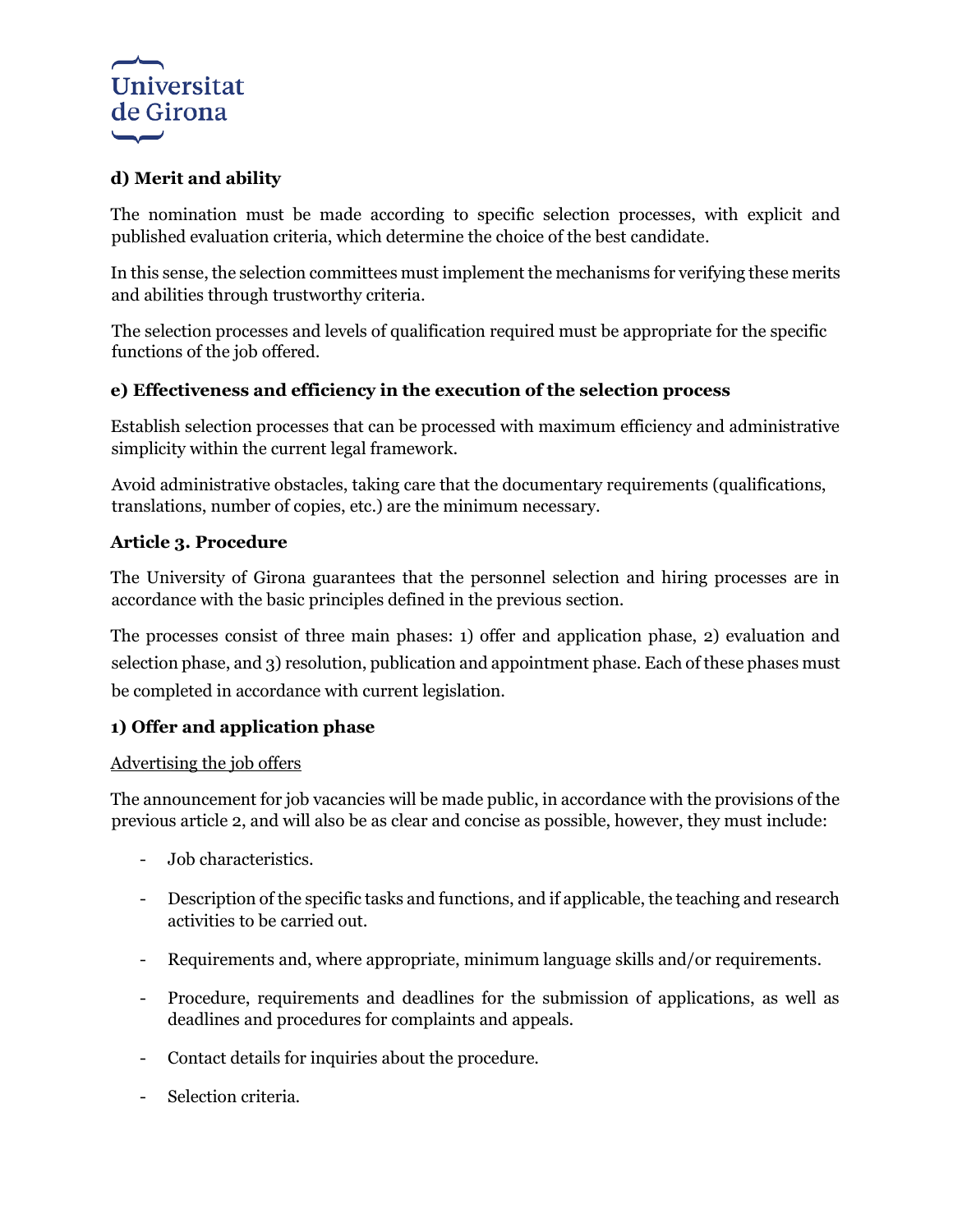

- Composition of the evaluation committee.
- Mention of the UdG's OTM-R policy, the data protection and transparency policy, and the UdG's Equality Plan.

The University of Girona will never establish any specific requirements regarding the nationality or place of residence of the applicants. However, the eligibility of non-EU citizens will be subject to the laws on foreigners in force at the time of the announcement.

All the places offered will be published through the official and public electronic channels in accordance with the current corresponding legislation, and in accordance with the practices established by the University of Girona.

All announcements for the recruitment of research talent - including the access of teachers with research capacity, grants for the recruitment of researchers in training, recruitment of postdoctoral researchers, as well as calls for agreements, projects and/or research contracts - will be announced on EURAXESS and other specialized channels.

### Simplification of the administration involved in the admission of applications

Electronic administration tools will be used with the aim of making it as easy as possible for the aspirants to comply with the administrative burden, which in any case will be reduced to what is strictly necessary.

Original copies of academic qualifications and degrees will only be required prior to the appointment or formalization of the contract.

This will avoid discriminating against candidates due to their geographical location and/or financial resources.

#### Notice of receipt and communication with applicants

All the procedures or acts that derive from the different phases of the selection process will be announced publically through the official electronic channels for this purpose in accordance with the current legislation and the good practices established by the University of Girona.

Where the applicants have provided a valid e-mail address, this will be used for the notification, if applicable, of the procedures or acts corresponding to the phases of the selection process.

## **2) Evaluation and selection phase**

#### Composition of selection committees

The composition of each committee will be adapted according to the category of the position offered. This committee will be made up of at least three experts who meet the requirements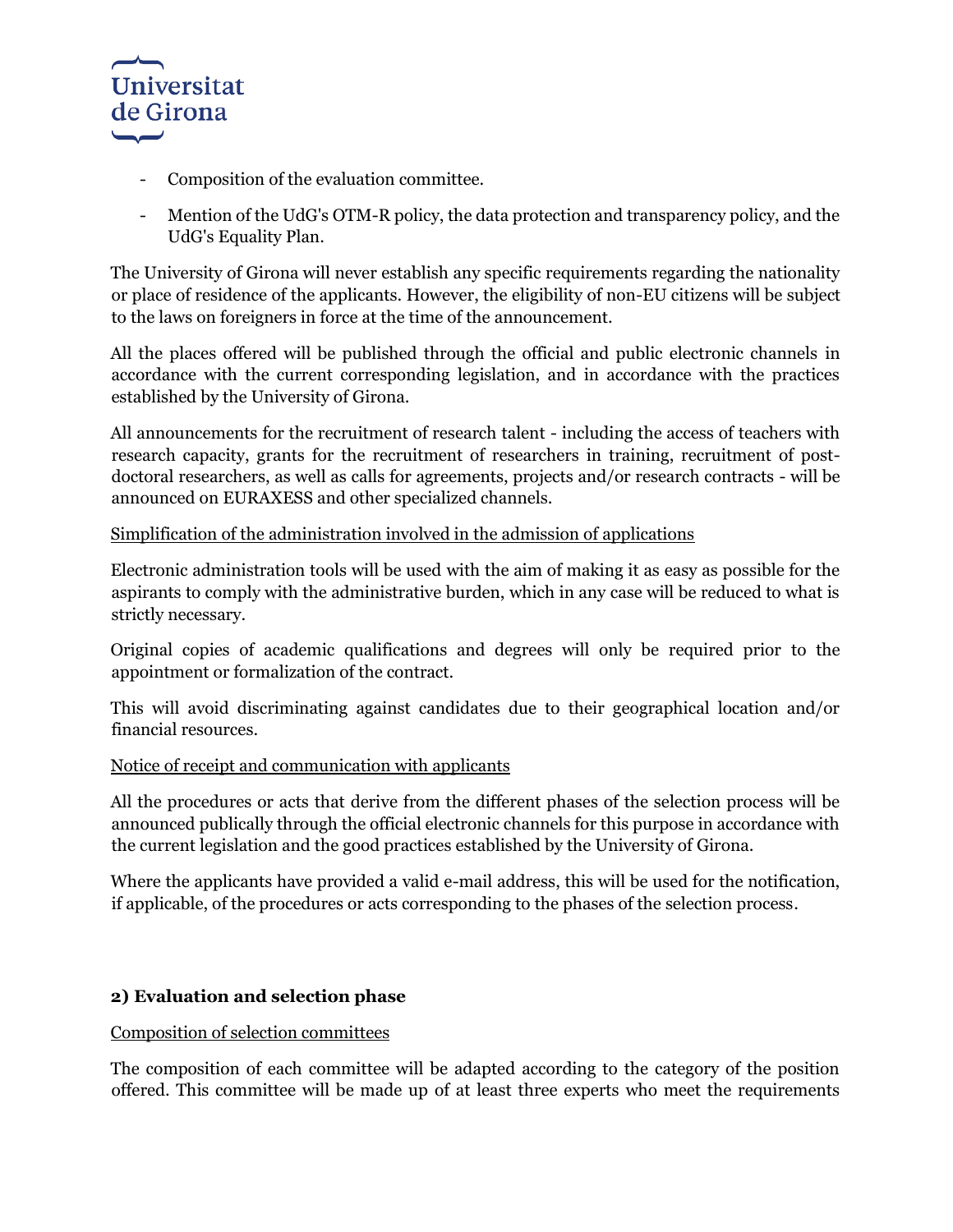# Universitat de Girona

established by current legislation. In order to guarantee objectivity, the committees must include members from outside the UdG, where appropriate.

Gender awareness and diversity are key throughout the selection process. In particular, a balance will be sought between men and women when appointing members of the evaluation and selection committees.

The members of the committee must have the necessary experience, qualifications and skills to effectively evaluate the candidates. In addition, they must act independently and express any conflict of interest.

## Actions of the selection committees

Announcements must include the evaluation criteria and all that is appropriate regarding these and their application. The Committee shall act in accordance with the provisions of these rules and in accordance with the applicable regulations.

The decisions of the members of the committee must be impartial and based on proven facts and not on personal or subjective preferences.

Candidates will be assessed on the basis of their academic and professional curriculum. Candidates will also be able to be assessed by ability in the elaboration of academic projects and/or through interviews. To prevent the face-to-face interview from being an impediment for some of the candidates, if possible, the interviews will be virtual so that they can be conducted remotely.

# **3) Resolution, publication and appointment phase**

## Resolution and publication

The University of Girona will inform and notify interested parties of the result of the selection process through official and public electronic channels in accordance with current legislation and in accordance with good practices established by the University of Girona, and in all cases will communicate this to the candidates via e-mail or equivalent electronic means.

Access to the selection committee's evaluation of the applicant will be through electronic means, guaranteeing confidentiality, without the need to previously request access from the University of Girona.

## Claims and appeals

The University of Girona has a rigorous and transparent system of complaints for candidates. The appropriate resolutions will inform of any appeals or claims against them.